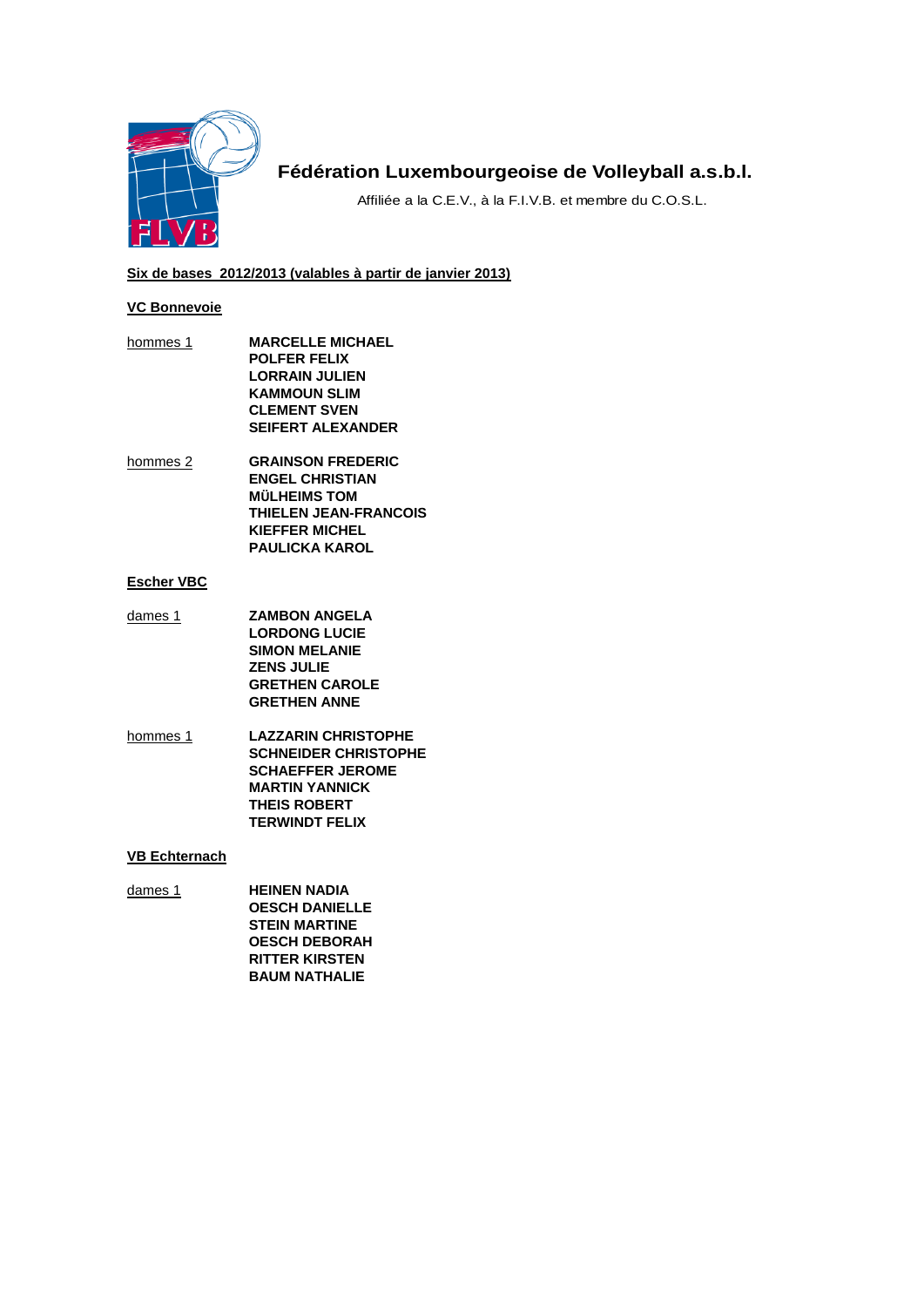#### **CS GYM Volley**

**KALICH NORA** dames 1 **RÖPER INA WEBERS MYRIAM JOMÉ ANNEMARIE KLOSE ANNE VÖLZ DAJANA** 

#### V80 Pétange

- dames 1 **DZILE SANDA NOESEN PATRICIA HECK NADINE KIEFFER CAROLE WATRY CORALIE WATRY GERALDINE**
- hommes 1 **CLAUSSE GUILLAUME BOUCHER JULIEN GERARD ALEXANDRE DOBRE PAUL HAAGER GREGORY RICHTARIK ROMAN**

### **VC Mamer**

**FRISCH ISABELLE** dames 1 **MACH ANNALENA HASDORF ANNE WEBER MARTINE EMERINGER MARTINE ELOUARDI LYNN** 

#### **VC Lorentzweiler**

hommes 1 **KÖNIG ANDY ZUIDBERG CAREL KUROWSKI LESZEK NIZARD GIL VAN ELSLANDE LAURENT SZPAK ANDRE** 

### **RSR Walfer**

- **BRAAS NATHALIE**  $d$ ames 1 **ERNSTER LARA ALLIAUME LIZ HOFFMANN BETTY BREUER MICHELE ONDELJ ALEKSANDRA**
- dames 2 **WELSCH FABIENNE WELSCH NATHALIE BRAAS LENA HANASOVIC PAMELA BREUER CAROLE HAAK-BACHMANN SARAH**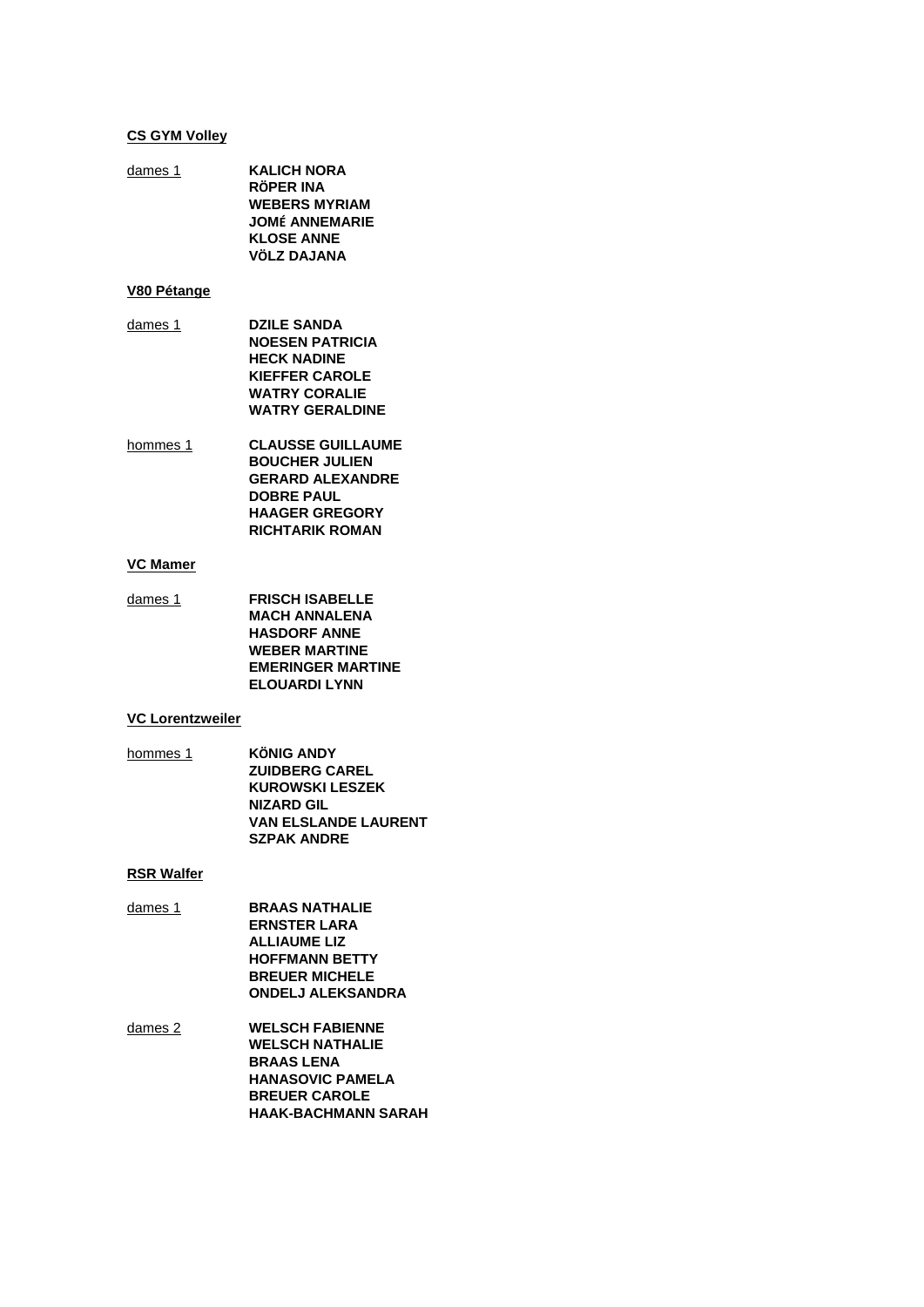- **ERNSTER CHAREL** hommes 1 **WIDONG TOM MIEST BASTIEN ZIELINKSI BARTOSZ CREMER JEROME SANTINELLI FEDERICO**
- **KARIER SERGE** hommes 2 **HAVE GUY BRAAS ROMAIN KLEPPER MICHEL LAFONTAINE STEFAN BICHEL NILS**
- **RODERES RICK** hommes 3 **ALLIAUME JIM KIFFER MAX BRAAS MAX SZTURMA NICOLAS BRAAS MARCO**

#### **VC Strassen**

- **BOSQUEE JIL** dames 1 **DICKHOFF LEAH SCHOETTER ANNE HILD JULIA WAGNER LILI OTTELE KIM**
- hommes 1 **LENTZ RALF TOMSICEK ROBERT VOSAHLO FRANTISEK LONDINIERE JEAN-PIERRE KVASNICKA KAREL KUCHAR PETR**

## **Volley Bartréng**

**JUNGERS RAOUL** hommes 1 **DINU ION NARCIS LUX JAN SCHODER LAURENT MAJCHRZAK MACIEK BELHAOUCI DJAMEL** 

#### **VC Fentange**

- dames 1 **BRISBOIS MALVINA ENGELDINGER MICHELE MAHASSEN CHRISTINA TOSTI STELLA RUELLAN LAURA LOMMEL MAITE**
- **SABCHEV GEORGI** hommes 1 **RITTENER VINCENT DIMITROV RADOSLAV ONDELJ ALEKSANDER MARIN MICHAEL EYNOTHEN HENDRIK**